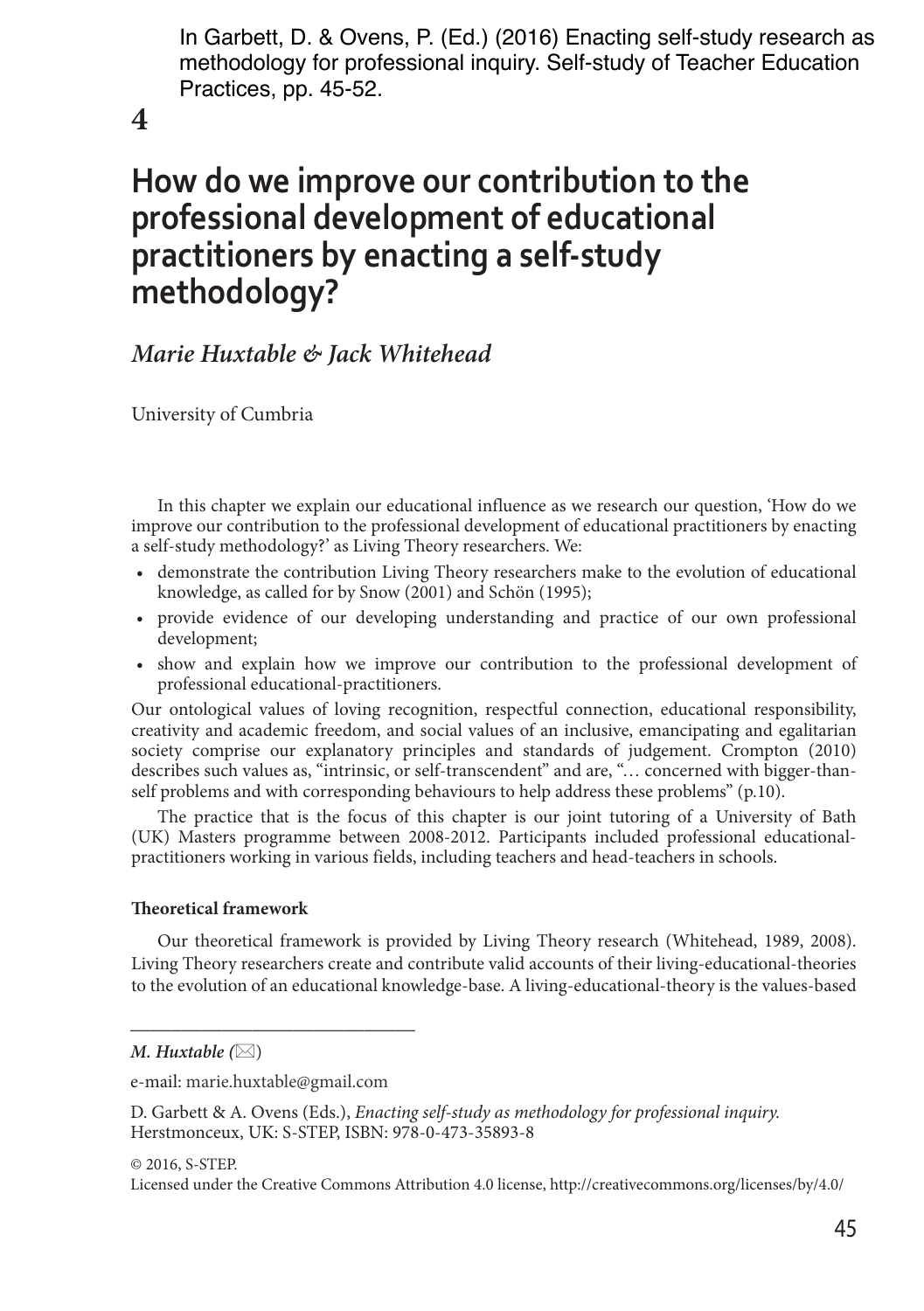explanation an individual gives of their educational influence in their own learning, the learning of others and the learning of the social formations they live and work in (Whitehead, 1989, 2008). We draw on ideas of Living Theory praxis, living-boundaries, Living Theory TASC (Huxtable, 2012).

Praxis can be used to communicate a notion of theory and practice held together and formed by a moral imperative. We use 'Living Theory praxis' to point clearly to a 'moral imperative' that is generated by the intention of the practitioner/s to research their practice to live their lifeaffirming and life-enhancing values as fully as possible and to contribute to the flourishing of humanity. Living Theory praxis highlights the fundamental importance of educators creating, "values-based explanations of their educational influences in learning" (Whitehead, 1989), as they research to develop praxis within living-boundaries. A living-boundary is a co-creative space within which energy-flowing values can be clarified and communicated. Living Theory TASC is a relationally dynamic and multidimensional approach to research and developing praxis, which integrates Living Theory research (Whitehead, 1989) with Thinking Actively in a Social Context (TASC) (Wallace and Adams, 1993). The TASC enquiry process is illustrated in Figure1.

#### **Clarifying our meanings of 'we'.**

Most of the academic texts we have read take the use of 'we' as unproblematic. When we use 'we', we are pointing to a relationship where each individual's presence and contribution is acknowledged as distinct but not discrete. Our use of 'we' includes respect and valuing of the unique contribution each individual can make to the flourishing of humanity, together with an inclusive, emancipating and egalitarian relationship of being and working together. We represent this by i~we~i to communicate the expressions of meaning of the African notion of Ubuntu translated as, 'I am because we are', with the additional recognition of 'we are because I am'. Lower case, 'i' and 'we', are used to indicate the egalitarian nature of the relationship, where neither the individual nor collective is subordinate or dominant and  $\sim$  represents living-boundaries.



*Figure 1. TASC (Thinking Actively in a Social Context) Wallace and Adams, (1993)*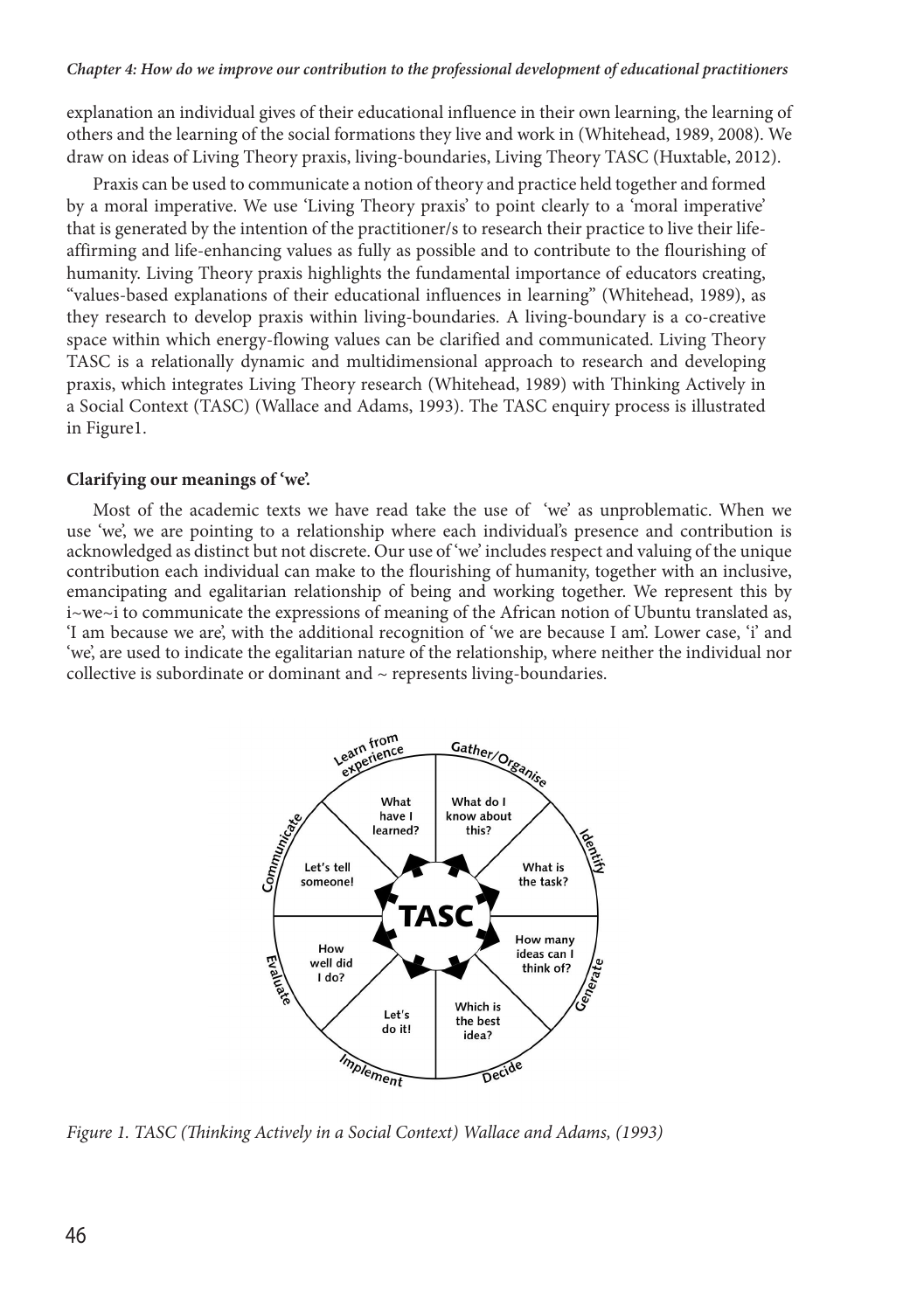Like Biesta (2006, p.54) we recognise that, "… coming into presence is not something that one can do by oneself ", so it is important that we, as professional educational-practitioners, acknowledge and research our own educational influences in the learning of students we support, and their influence in our learning. Our educational pedagogy develops as described by writers such as Maturana and Bunnell (e.g. 1999) and Freire (e.g. 1972). Such an educational pedagogy is evidenced in the work of Sally Cartwright, one of our Masters students posthumously awarded the Diploma in Education by the University of Bath in 2015, we show in the section below.

We like the central idea of Biesta (2006): 'One of the central ideas of the book is that we come into the world as unique individuals through the ways in which we respond responsibly to what and who is other. (p. ix) However, we believe that we differ from Biesta in that we work with a clear understanding of responsibility *towards* the other but *not for* the other. We respect people as responsible for their own learning and lives and see us each existing within mutually influencing relationships. In these relationships we use  $\sim$  to represent living-boundaries (Huxtable, 2012) between often bounded 'worlds' such as those of educator and learner, and the Academy and school. A living-boundary is a trustworthy, inclusive, emancipating and egalitarian, space within which knowledge can be created, co-created and offered with the hope of contributing to and benefitting from: our own learning; the learning of others and; a developing educational knowledge-base.

When we talk about our contribution we are talking about 'we' (Jack and Marie). However, there is a complexity to this because 'we' do not sit in isolation. So while we do not presume to speak on behalf of others we realise our 'we' includes those we work with, such as our students. Including our students in our 'we' expands as we recognise our students are in relationship with their pupils who are therefore part of our multidimensional relationally dynamic practice and learning. This highlights our understandings of the complex ecology of our relationships that includes the extra and inter-personal relationships and influences our intra-personal worlds. We explain our educational influences through the lens of these relational understandings.

In supporting educational-researchers developing their Living Theory research we seek to enable them not only to gain more skills in the sense of being 'craftworker,' or 'executive technician' (RI, Winch, 2013, p.13) but also to develop as professional education*al*-practitioners. What 'educational' means to us is working with values that carry hope for the flourishing of humanity to enable other persons and people to realise their best intent and lead a life that is personally flourishing and help others to do so too (Reiss and White 2013).

#### **Explaining improvements in our contribution to the professional development of educational practitioners.**

We (Marie and Jack) explain our contribution in terms of our ontological values of loving recognition, respectful connectedness, educational responsibility, creativity and academic freedom, and social values of an inclusive, emancipating and egalitarian society.

At the centre of our claim to be improving our contribution is a process of data analysis that uses empathetic resonance (Huxtable and Whitehead, 2015; Huxtable, 2009) to clarify the meanings of our energy-flowing life-affirming values. Print alone being too limited in what can be represented this process, using digital visual data, will be shown in the presentation. Here we point to an example. Sally Cartwright was concerned not only with helping her students achieve grades and develop skills but with developing an educational process that was humanising and social, as illustrated by the title of one of her units, "How can I enable the gifts and talents of my students to be in the driving seat of their own learning?" Evidence of her educational influence in the learning and lives of her students can be heard in the videos that are included in the notes you can access from http:// www.actionresearch.net.

Research involves systematic enquiries made public. We claim to have improved our self-study methodology in deepening and extending the public communications of the teacher-researcher accounts in the Educational Journal of Living Theories (EJOLTS) and in the journal, Gifted Education International (2016).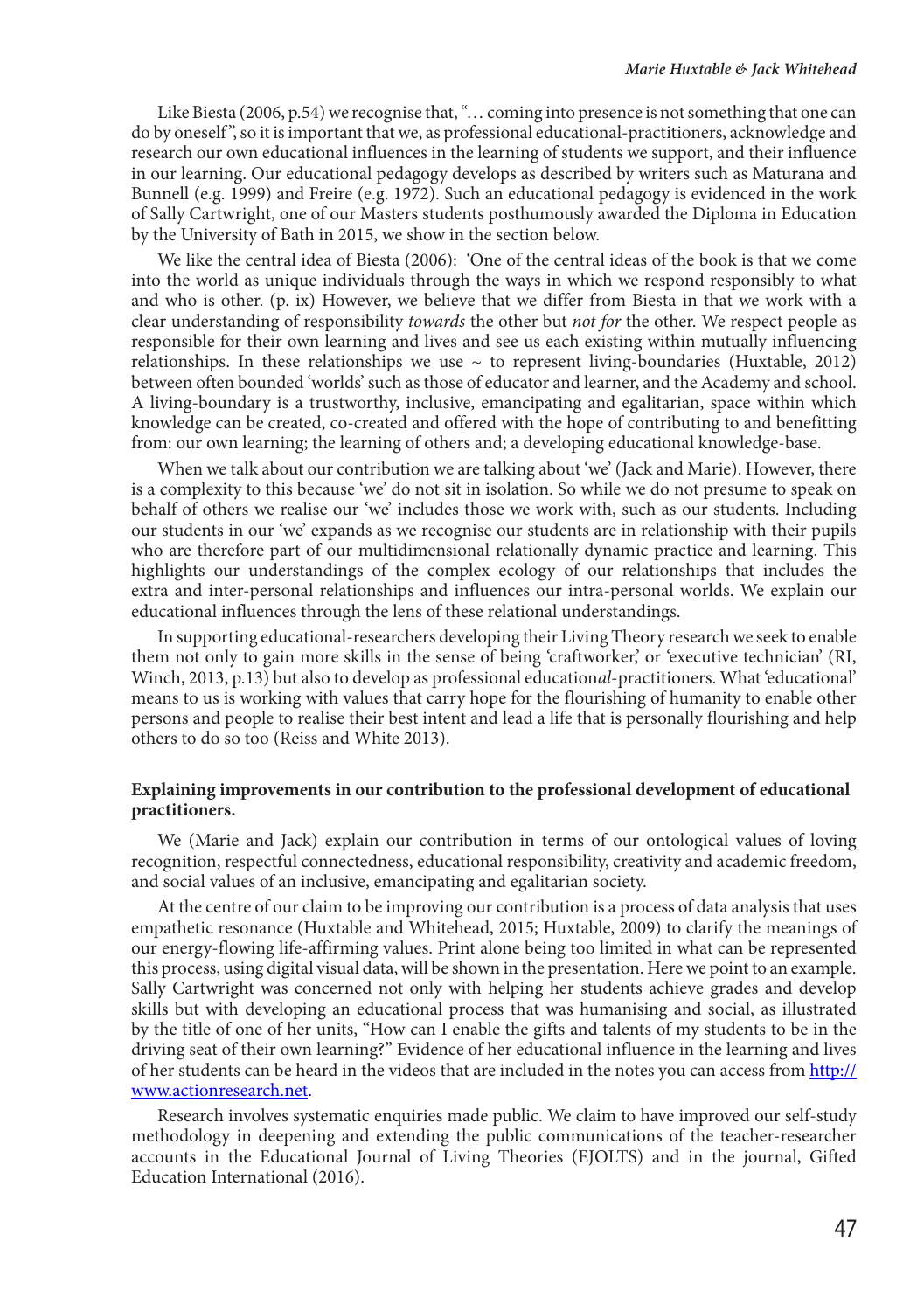Our self-study methodology addresses a concern with validity and rigour through the submission of explanations of educational influence in a validation group of between 3-8 peers who respond to questions, derived from those of Habermas (1976), that include the following:

- How do I improve the comprehensibility of my explanation?
- How do I strengthen the evidence that is used to justify the claims that I make?
- How do I deepen and extend my sociohistorical and sociocultultural awareness of their influences in my practice and understandings?
- How do I enhance the authenticity of my explanation by showing that I am living my values as fully as I can?

To enhance rigour in the self-study methodology we advocate the use of Winter's (1979) six principles of dialectical and reflexive critique, of risk, of multiple resource, plural structure and theory practice transformation.

#### **Justifying four claims to knowledge**

*i) As we research our praxis to improve it, we show the emergence and influence of Living Theory research as a self-study methodology in the process of enacting it.* 

There is an organic, dynamic relationship between conceptualising Living Theory research and the unique, living processes through which we, as individual researchers create and make public our living-theories. Our conceptualisation of Living Theory research has enabled researchers to locate their research within a field or paradigm. Evidence for this is forty living-theory doctorates accessed from http://www.actionresearch.net/living/living.shtml.

There is a concern that 'conceptualising' Living Theory research may mask or distort understanding that the creation and sharing of an individual's living-theory involves a unique process, We do not intend to imply there is 'the' process which is somehow greater than the unique living process of each person's living-theory. For instance, in answering our question 'How do we improve our contribution to the professional development of educational practitioners by enacting a self-study methodology?' we have been enacting our self-study methodology, which is recognisable as a Living Theory methodology. Evidence for this claim is in our own living-theory doctorates Whitehead, 1999: Huxtable, 2012 included in the public archive with other living-theory doctorates.

Bognar and Kovko (2008) show the influence of Living Theory research in their multimedia account of their self-studies as teacher-educator and educator in Croatia. It has also been shown in the educational journeys of young people participating in the BRLSI (Bath Royal Literary and Scientific Institute) Research project when they are empowered to recognise, value and work to enhance their own knowledge creating abilities and those of others. The young people and doctoral students explicitly talk about the difference they experience when encouraged to recognise and engage in creating, rather than simply acquiring knowledge. Their presentations can be accessed from http://www.brlsiyouthgallery.org/brlsi-researchers/brlsi-researchers-2014-2015-report/.

*ii) We have influenced the generation of the professional knowledge-base of educational practitioners who have enacted their own self-study methodologies in contributing to the professional knowledgebase of education.*

Our main forum for drawing attention to evidence that supports this claim is the website at http://www.actionresearch.net. In the presentation we will show how members of self-study masters and doctoral groups we support explain the enactment of their own self-study methodologies in improving practice and contributing to educational knowledge. The presentation of the website will include access to the freely available Educational Journal of Living Theories (EJOLTS) with evidence on the enactment of self-study methodologies in professional learning from the editorial board of EJOLTs, the community space of EJOLTS, the post-doctoral living-theory research group and the living-theory research support group.

Drawing attention to the professional knowledge-base can be seen in and between the two issues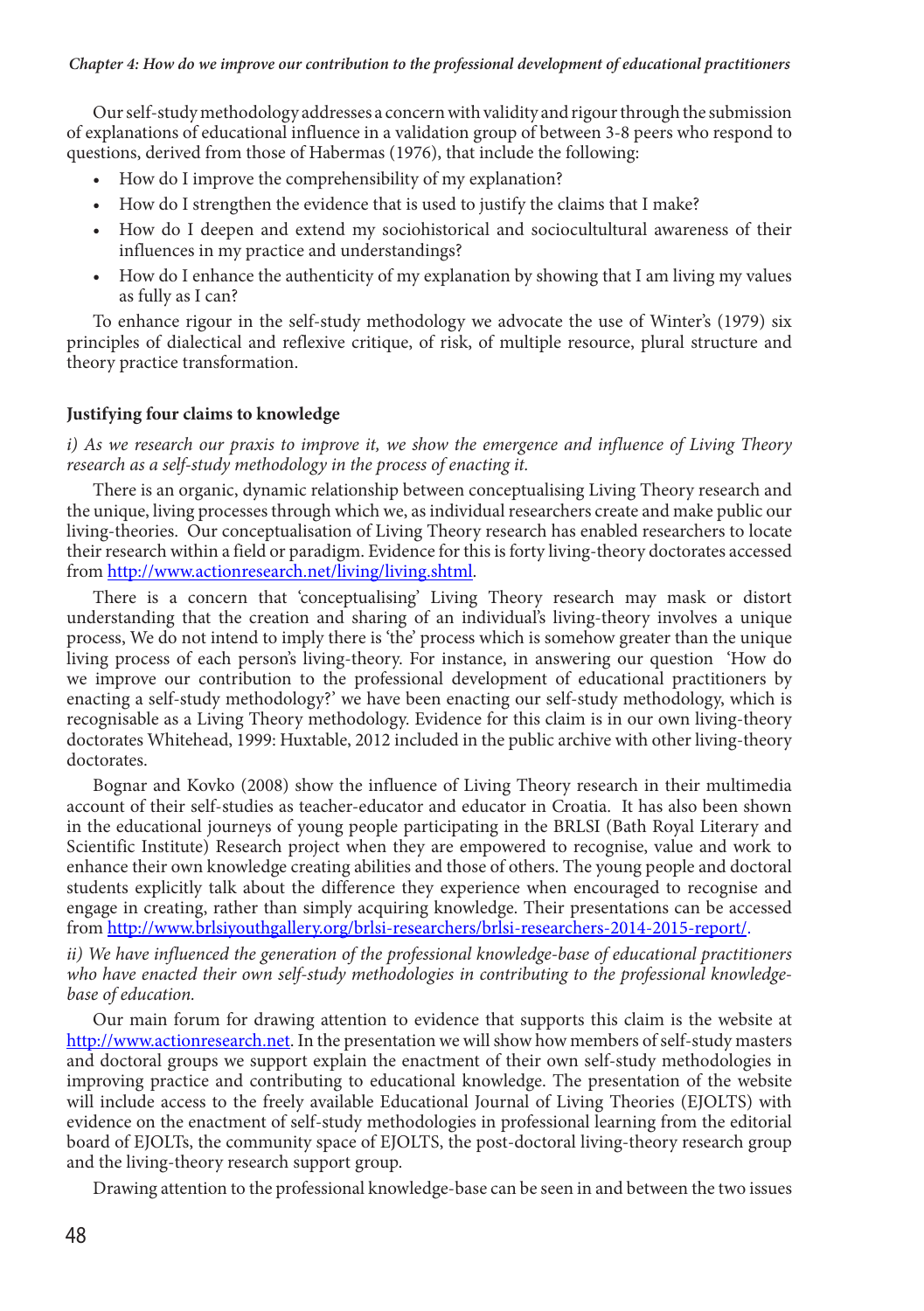of (GEI) we edited. These include contributions from teacher-researchers we tutored on the Gifted and Talented Education module we devised and had accepted by the University of Bath:

http://www.actionresearch.net/writings/gei/geicontents1212.pdf

http://www.actionresearch.net/writings/gei2015/geicontents2016.pdf

These contributions show how practitioners have enacted their own self-study methodologies in contributing to the professional knowledgebase of education.

*iii) We have provided evidence to show how others have contributed to the knowledge-base of education with the inclusion of knowledge that we generated as we enacted our self-study methodology and contributed to the evolution of Living Theory research as a social movement.*

The evidence from others can also be accessed from the living-theory section of http:// www.actionresearch.net. The explanations of educational influences in learning and lives, cross boundaries of professional field and country, is demonstrated by, for example, Pound (2003) Health Visiting in England; Timm (2012) Biochemistry in South Africa; Spiro (2008) Higher Education in UK; Tattersall (2011) Community Activity in Australia; Sadruddin Bahadur Qutoshi (2016) Teacher Education in Pakistan. The educational influence of Whitehead's ideas in creating an educational epistemology can be seen in the successfully completed doctoral theses, some of which can be accessed at http://www.actionresearch.net/living/living.shtml. Each living-theory thesis has been judged by examiners as making an original contribution to educational knowledge with unique values-based explanatory principles and living standards of judgement that have emerged through the methodology of the researcher in the process of enacting it.

*iv) We have enhancing our contribution to Living Theory research as a social movement*

Our claim to be improving this contribution is focused on:

- 1. The successful negotiation of a curriculum for a gifts and talents unit on the Master's programme at the University of Bath and the successful completion of this unit by self-study teacher-researchers made public at http://www.actionresearch.net/writings/mastermod. shtml.
- 2. Enhancing the educational practitioner's contribution to an educational knowledge-base.

#### **Findings**

Living Theory research, a self-study methodology, offers a credible academic and scholarly form of research that enables researchers to generate and contribute new educational knowledge through researching their own practice, wherever it is located. Living Theory researchers provide well reasoned explanations, drawing on, and creatively and critically engaging with, the theories of others and provide evidence of their educational influence in social, cultural, professional and personal learning.

 Individual researchers' living-theory methodologies and their living-theories have been shown to integrate insights from theories of social, historical and cultural influences. These methodologies and theories are contributing to the creation of a future that enhances the flow of values that carry hope for the flourishing of humanity rather than replicating the past, in enquiries of the kind, 'How do I improve what I am doing and live my values as fully as possible?' A public archive can be accessed from http://www.actionresearch.net and http://ejolts.net.

The self-studies have also integrated understandings of Living Theory research as a social movement that is enhancing the contributions of educational practitioners to the flourishing of humanity. The evidence that supports this claim can be found in the living-posters presented at the, 'Action Research Network of the Americas Conference in Toronto, Canada, 2015' and, 'The Action Learning Action Research Conference in Pretoria, South Africa, 2015' at:

http://www.actionresearch.net/writings/posters/homepage061115.pdf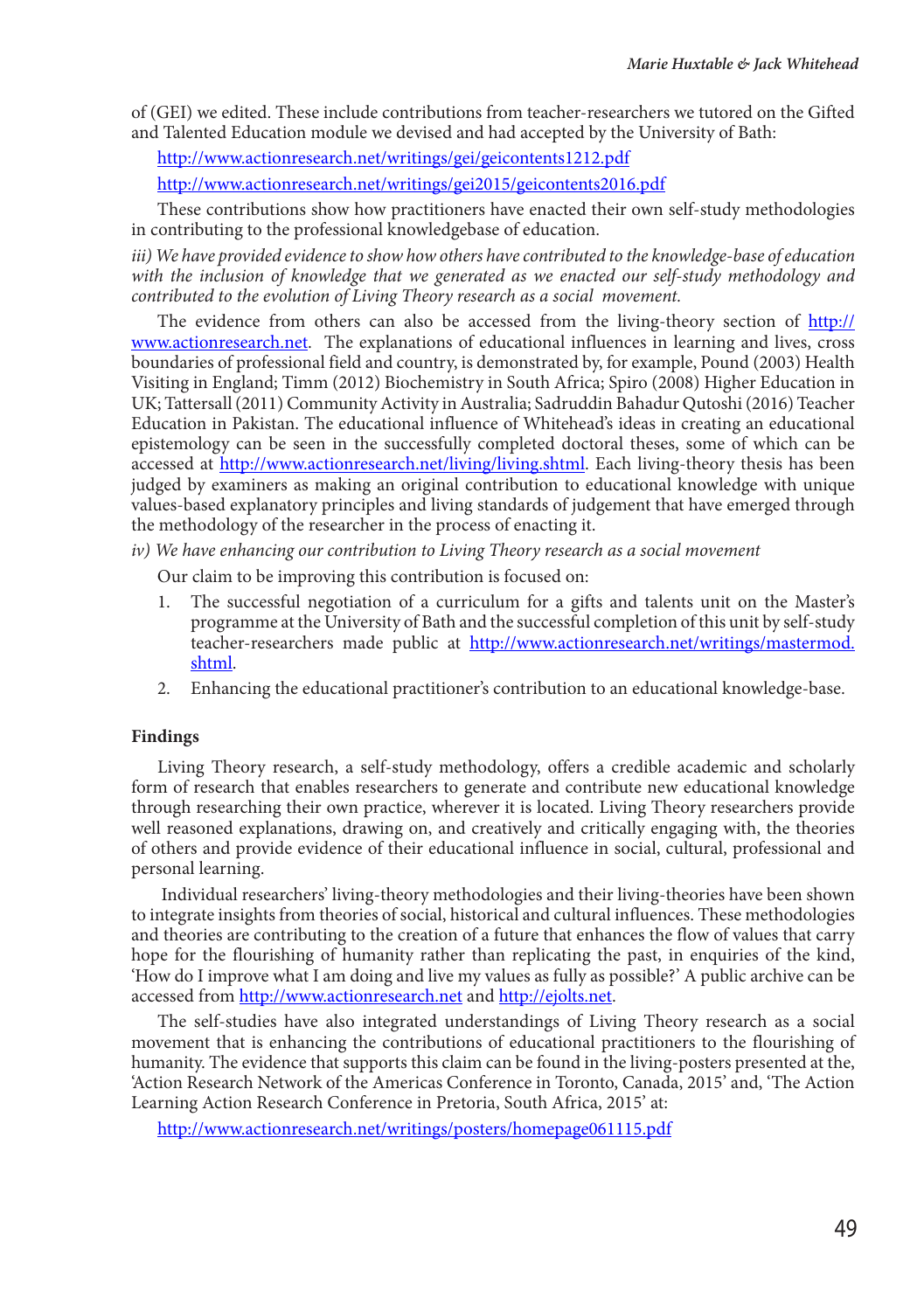#### **Discussion**

The discussion focuses on how, in enacting a self-study methodology, professional educationalpractitioners may enhance their educational influence in their own learning, the learning of others and the learning of the social formations they live and work in and fulfil their professional responsibility to contribute to the development of an educational knowledge-base.

Each 'world' has its distinct complex ecology (Lee and Rochon, 2009), language, constraints, challenges, expectations, ways of behaving, contexts and constellation of values and beliefs. The nuance in meanings and effect of language used within a 'world' can have repercussions both within and beyond a 'world', which are not always obvious, as is the case within the world of academia. For instance, there is a distinction between education researcher and education*al* researchers. Our stipulative distinction is that education researchers ground their contributions to knowledge within the conceptual frameworks and methods of validation within the disciplines, such as philosophy, psychology, sociology and history of education. Education*al* researchers ground their contributions to educational knowledge in valid explanations of their educational influences in their own learning, in the learning of others and in the learning of the social formations that influence their practice and understandings. These explanations are situated in the complex ecology within which the study is conducted. In addition, educational researchers research into intra, inter and extra -personal expressions of values, which are also part of the complex ecology of their educational practice.

The language, methodologies, conceptual frameworks and methods of validation of the disciplines of education dominate what is accepted as valuable and valued knowledge by the Academy. This can be seen in Whitty's (2005) emphasis on education research and Levine's (2015) request to editors of AERA publications that they make reference to 'education' research rather than 'educational' research. As a consequence, self-study educational practitioner researchers can find it difficult to get their educational knowledge and educational theories, with their living logics, units of appraisal and living standards of judgement (Whitehead, 1989, 2008, 2010, 2014) recognised and accepted as contributions to the evolution of an educational knowledge-base (Whitehead, 2016).

Biesta (2006), points to the need for developing an educational language that enables us to move beyond a language of learning into a language of education through the exercise of educational responsibility. Lakoff (2004) shows how influential the use of language is and the need to use language that evokes the deep frames of intrinsic values described by Crompton (2010). The new language for communicating educational knowledge needs to go beyond the limitations of the medium of printed-text. Examples of the evolution of such a language, for the new scholarship, as called for by Schön (1995), can be seen in the multimedia accounts, which meet the rigorous demands of academic journals, and in the masters and doctorates accredited by universities internationally.

We are not saying that the ideas of education researchers are of little value or damaging to educational research. On the contrary, we stress the importance of critically and creatively engaging with a wide range of literature and integrating insights from education research into educational research. The concern arises when education researchers control what counts as education*al* research by imposing the language, conceptual frameworks and methods of validation of education researchers as if these constitute education*al* research. This imposition is serving to reduce the academic value of education*al* knowledge. It is also undermining the confidence of practitionerresearchers, many of who do not see themselves as academics, in their recognition of themselves as knowledge-creators.

In enacting a Living Theory methodology, practitioner-researchers have to recognise, value, and creatively and critically engage with their own embodied knowledge to improve their educational influence in their own learning, the learning of others and the learning of social formations. The influence of teachers enacting a Living Theory research methodology can be seen in accounts of teacher-researchers awarded masters and doctorates, such as those that can be accessed from http:// actionresearch.net.

In our recent research we have shifted our emphasis from supporting the academic legitimation of the embodied knowledge of professional educators, to exploring the generative and transformational possibilities of enacting Living Theory research as a social movement. For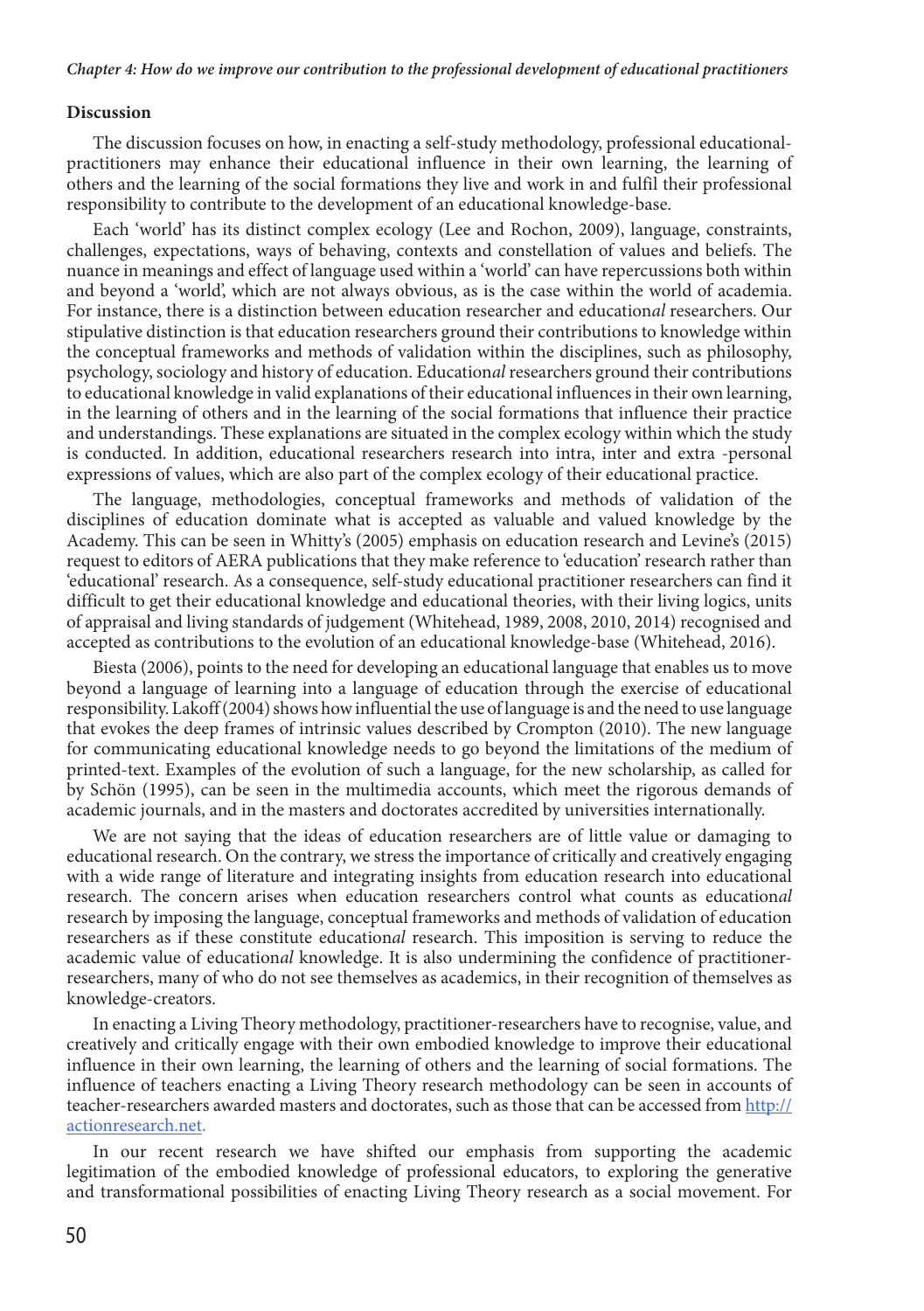example, we have extended our pioneering work on innovative research methods (Huxtable, 2009) with living-posters and multi-screen SKYPES (Huxtable & Whitehead 2015).

#### **Conclusions**

In answering our question, 'How do we improve our contribution to the professional development of educational practitioners by enacting a self-study methodology?' we have contributed to the development of an educational knowledge-base as called for by Snow (2001) and Schön (1995). We have given an explanation of the transformational and generative possibilities and educational influence that Living Theory research offers to individuals and collectives, which is to be found in what distinguishes Living Theory research.

We have shown how:

- • Living Theory researchers contribute to the evolution of educational knowledge, which includes, but is not restricted to, the knowledge created by teachers in school, college or universities.
- • We have enhanced our understanding and practice of our own professional development as educational practitioners, through generating understandings of Living Theory research in enacting our self-study methodologies with our embodied living values.
- • We have improved our contribution to the professional development of educational practitioners by supporting their knowledge-creation in the generation of their own livingeducational-theories in enquiries of the kind, 'How do I improve what I am doing?'

Finally we have explained why it is important to point to and resist the limiting influence of education researchers on the academic credibility and influence of educational knowledge being generated by professional educational researchers in enacting their self-study methodologies in Living Theory research as a social movement.

## **References**

- Biesta, G. (2006). *Beyond Learning; Democratic Education for a Human Future*. Boulder, NV; Paradigm Publishers.
- Crompton, T. (2010). *Common Cause: The Case for Working with our Cultural Values.* Accessed 18 September 2015 from http://www.wwforg.uk/change.
- Bognar, B. & Zovko, M. (2008) Pupils as action researchers: improving something important in our lives. *Educational Journal of Living Theories,* 1(1), 1-49. Retrieved 25 January 2016 from http:// ejolts.net/node/82
- Freire, P. (1972). *Pedagogy of the Oppressed*. Harmondsworth: Penguin Books.
- Habermas, J. (1976). *Communication and the evolution of society.* London : Heinemann
- Huxtable, M. (2009). How do we contribute to an educational knowledge base? A response to Whitehead and a challenge to BERJ. *Research Intelligence*, 107, 25-26. Retrieved 11 January 2016 from

http://www.actionresearch.net/writings/huxtable/mh2009beraRI107.pdf

- Huxtable, M. (2012). *How do I Evolve Living-Educational-Theory Praxis in Living-boundaries?* PhD thesis, University of Bath. Retrieved 20 September 2015 from http://www.actionresearch.net/ living/mariehuxtable.shtml
- Huxtable, M. and Whitehead, J. (2015). *A Workshop on Living Theory Research: Innovative Research Methods in Researching One's Own Higher Education*. Retrieved 20 January 2016 from http://www.actionresearch.net/writings/jack/jwmhcumbria310515.pdf
- Lakoff, G. (2004). *Don't think of an elephant!: Know your values and frame the debate.* White River Junction, VT: Chelsea Green.
- Lee, C.D. and Rochon, R. (2009) *2010 AERA Annual Meeting Theme: Understanding Complex Ecologies in a Changing World*.